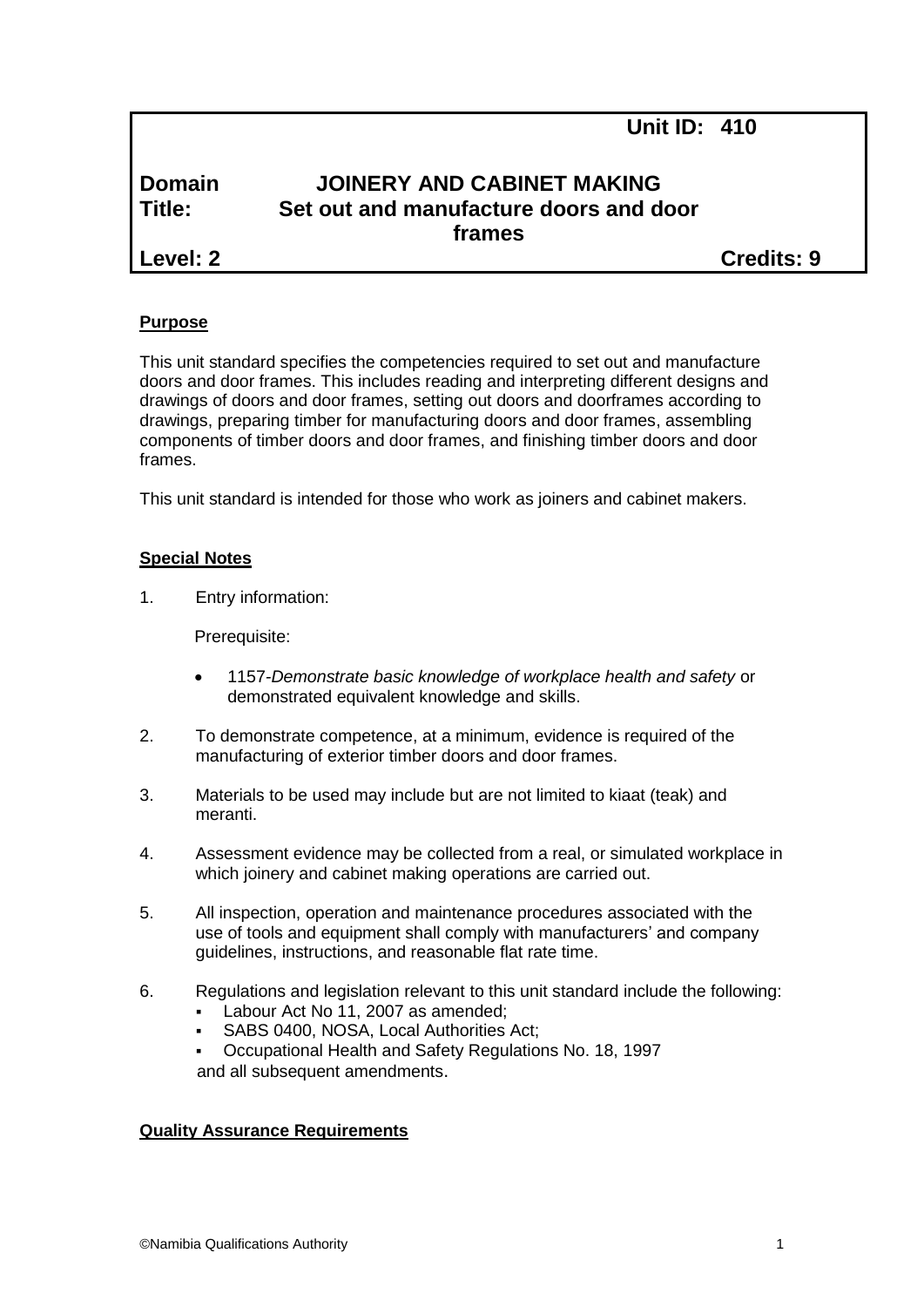This unit standard and others within this subfield may be awarded by institutions which meet the accreditation requirements set by the Namibia Qualifications Authority and the Namibia Training Authority and which comply with the national assessment and moderation requirements. Details of specific accreditation requirements and the national assessment arrangements are available from the Namibia Qualifications Authority on [www.namqa.org](http://www.namqa.org/) and the Namibia Training Authority on [www.nta.com.na.](http://www.nta.com.na/)

# **Elements and Performance Criteria**

## **Element 1: Read and interpret different designs and drawings of doors and door frames**

## **Performance criteria**

- 1.1 Shapes and designs are identified using standard reference materials.
- 1.2 Drawings are identified using standard reference materials.
- 1.3 Drawings are read and interpreted.

## **Element 2: Set out doors and doorframes according to drawings**

- 2.1 Drawing specifications are identified and explained.
- 2.2 Scale conversions and applications are explained and demonstrated.
- 2.3 Tools for setting out are selected.
- 2.4 Doors and doorframes are set out according to drawing specifications.

## **Element 3: Prepare timber for manufacturing doors and door frames**

## **Range**

Mouldings refer to rebates, chamfer, grooves, tongue and grooves.

## **Performance criteria**

- 3.1 Cutting list is prepared in line with specifications.
- 3.2 Timber is selected taking into account grain size, texture and absence of defects.
- 3.3 Timber are measured, marked, cut and planned to size.
- 3.4 Mouldings are prepared according to specifications.
- 3.5 Joints are made according to specifications.